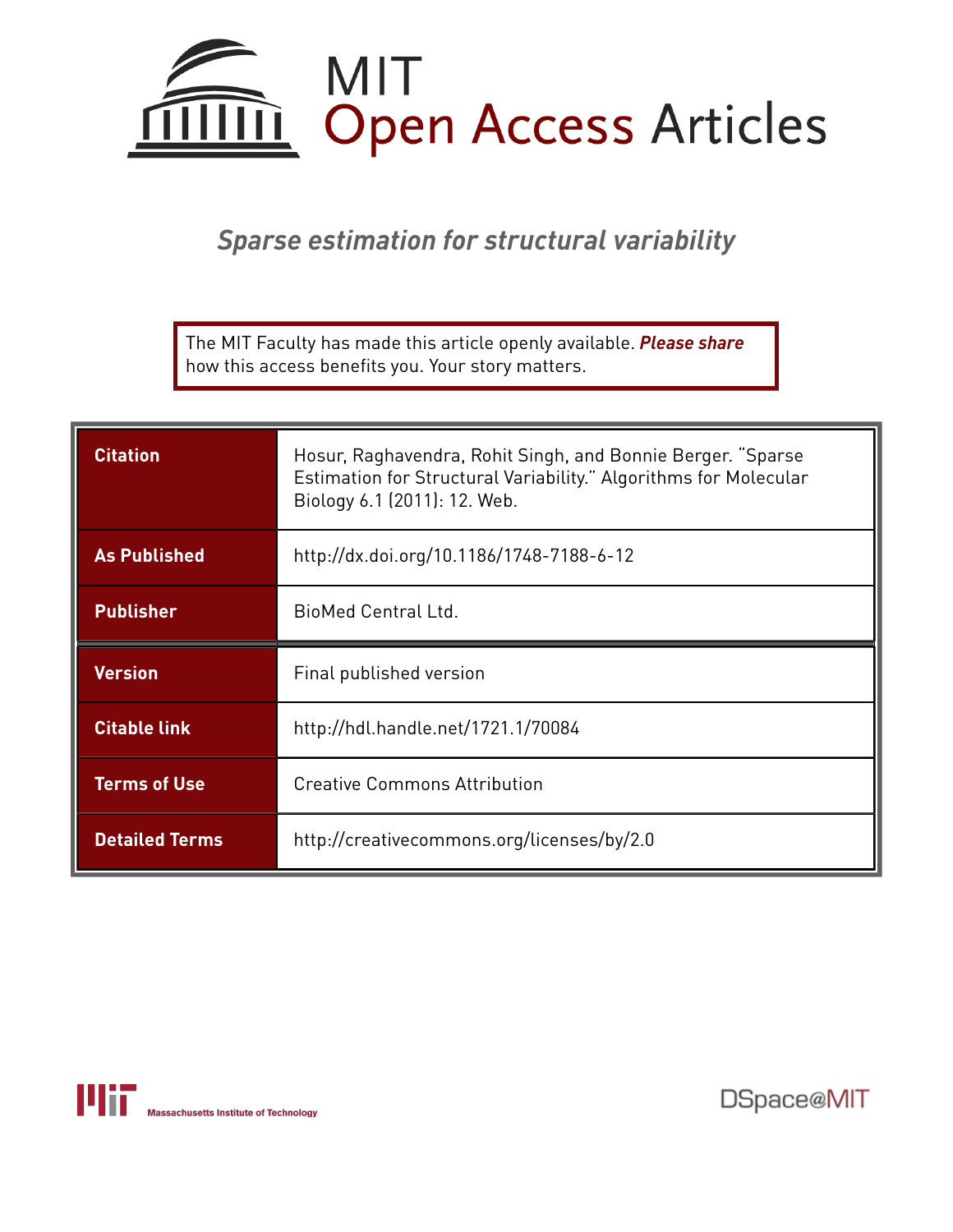

RESEARCH **CONTROLLER CONTROLLER CONTROLLER CONTROLLER CONTROLLER CONTROLLER CONTROLLER CONTROLLER CONTROLLER CONTROLLER CONTROLLER CONTROLLER CONTROLLER CONTROLLER CONTROLLER CONTROLLER CONTROLLER CONTROLLER CONTROLLER CON** 

# Sparse estimation for structural variability

Raghavendra Hosur<sup>1,3</sup>, Rohit Singh<sup>1</sup> and Bonnie Berger<sup>1,2\*</sup>

# Abstract

**Background:** Proteins are dynamic molecules that exhibit a wide range of motions; often these conformational changes are important for protein function. Determining biologically relevant conformational changes, or true variability, efficiently is challenging due to the noise present in structure data.

Results: In this paper we present a novel approach to elucidate conformational variability in structures solved using X-ray crystallography. We first infer an ensemble to represent the experimental data and then formulate the identification of truly variable members of the ensemble (as opposed to those that vary only due to noise) as a sparse estimation problem. Our results indicate that the algorithm is able to accurately distinguish genuine conformational changes from variability due to noise. We validate our predictions for structures in the Protein Data Bank by comparing with NMR experiments, as well as on synthetic data. In addition to improved performance over existing methods, the algorithm is robust to the levels of noise present in real data. In the case of Human Ubiquitin-conjugating enzyme Ubc9, variability identified by the algorithm corresponds to functionally important residues implicated by mutagenesis experiments. Our algorithm is also general enough to be integrated into stateof-the-art software tools for structure-inference.

# Introduction

A central tenet of molecular biology is that a protein's three-dimensional (3D) structure is crucial to its function. Indeed the structural genomics initiative is producing an ever increasing number of structures at high resolution, providing accurate coordinates for each atom in the structure [[1\]](#page-10-0). A protein's structure, however, is rarely static. Proteins are dynamic molecules, capable of exhibiting a wide range of motions and conformational variability [[2,3\]](#page-10-0). Such conformational changes are important in biological functions such as enzymatic catalysis, cellular transport, and signaling [\[4,5](#page-10-0)]. It has been postulated that even subtle conformational changes may have important functional consequences [[6\]](#page-10-0).

A multi-conformer model, or ensemble, attempts to model variability by explaining the data using an ensemble of conformers, rather than just one conformer. Indeed, conformational variability in a protein might be present even in a single experiment, where the observed data is an average over multiple conformations [[7](#page-10-0),[8\]](#page-10-0). Multi-conformer approaches have long been the norm



An open problem– and the focus of this paper– is understanding the nature of conformational variability implied by experimental data. The key challenge here is to distinguish variability resulting due to noise in experimental data and uncertainty in structure determination techniques from functionally relevant physical motion [[9,11,12](#page-10-0)]. The problem is particularly difficult to solve with single-conformer approaches, given their limited ability to model the data. Indeed, this issue has been a driving force in the efforts toward ensemble approaches [[8](#page-10-0)]. Even with the current ensemble approaches, it is difficult to disentangle a protein's physical motion (e.g. hinge or loop motions) from other kinds of protein motion (e.g., vibrational motion). The key problem is that limited sampling (i.e. number of conformations) and multiplicity of the problem make for weak statistical estimates [[8](#page-10-0),[10,13\]](#page-10-0). While a growing number of tools address the problem of using ensembles to implicitly model conformational variability [[7,10,12,14](#page-10-0),[15](#page-10-0)], they generally do not distinguish between variability due to noise vs. physical motion.



© 2011 Hosur et al; licensee BioMed Central Ltd. This is an Open Access article distributed under the terms of the Creative Commons Attribution License [\(http://creativecommons.org/licenses/by/2.0](http://creativecommons.org/licenses/by/2.0)), which permits unrestricted use, distribution, and reproduction in any medium, provided the original work is properly cited.

<sup>\*</sup> Correspondence: [bab@mit.edu](mailto:bab@mit.edu)

<sup>&</sup>lt;sup>1</sup>Computer Science and Artificial Intelligence Laboratory, MIT, Cambridge, MA, USA

Full list of author information is available at the end of the article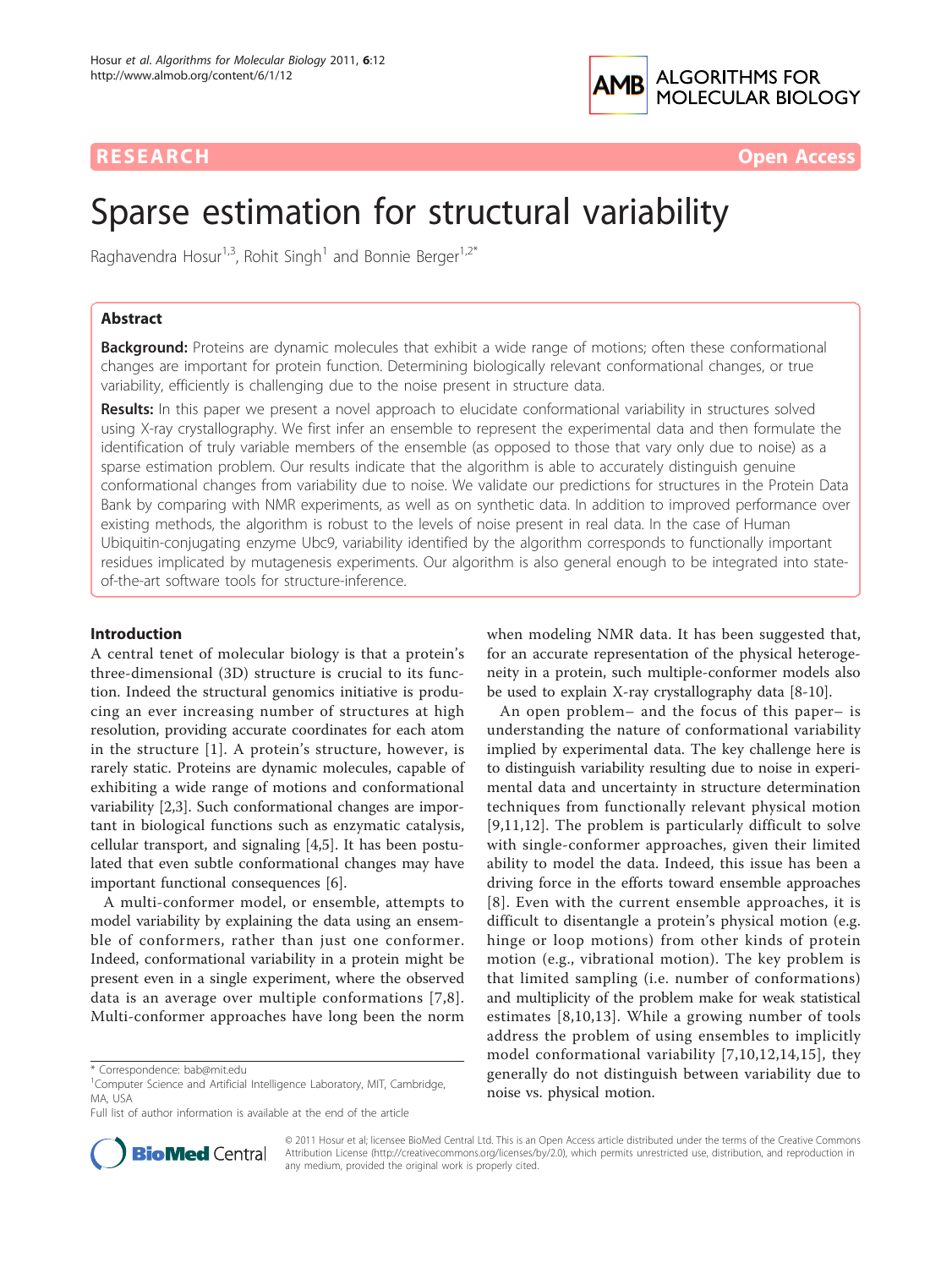There have been some attempts to analyze structural variability, but using pairs of structures rather than ensembles. Conventional parameters such as torsional angle differences, temperature factors and root-meansquared-distance (RMSD) values have been used to identify flexible regions. But they combine estimation noise and true variability into a single quantity; thus, they are of limited usefulness under noisy data (e.g., for low-to-medium resolution structures) (see Related Work, [\[11](#page-10-0)]). More importantly, conformational variability is best described over a population (i.e., ensemble) of conformations; pairwise comparison between structures implies such limited sampling of the conformational space that it may be unreliable for all but the least noisy datasets.

In this paper, we take a different approach to analyzing variability. Our approach is inspired by recent developments in regression-based predictive models in machine learning. The basic intuition behind the approach is to construct an ensemble of conformers that explain the experimental data and then use sparse estimation to distinguish between conformers that are just noisy versions of a base conformation (e.g., the PDB structure) and those that capture true conformational variability (relative to the base). Accordingly, structures sampled from a Gaussian distribution about the base structure should be more predictive of the base structure than structures displaying true variability. This allows us to separate out the biologically relevant variability due to physical motion using a feature selection technique, Lasso [[16\]](#page-10-0). Lasso, which stands for "least absolute shrinkage and selection operator," is a regularized regression technique in which only the most significant predictor features are selected [[16\]](#page-10-0). We illustrate the approach on X-ray crystallographic data, as it is the most common source of structural data. Our results demonstrate that the method compares favorably with previous approaches. It is more robust to specific parameter choices and produces fewer false positives and false negatives (see Comparative Analysis). In contrast to conventional approaches, we use Electron Density Maps (EDM), as opposed to 3-D coordinates used for pairwise structure comparison, for identification of true variability; this allows us greater power in accurately identifying true structural outliers without the need for any artificial parameters to model noise [\[17\]](#page-10-0). Finally, our predictions of true variable regions are in good agreement with the dynamics inferred from solution NMR experiments; the latter are presumably closer to the physical reality.

One of the key contributions of our work is in framing the problem as a sparse estimation problem, in a way that allows a wealth of machine learning knowledge to be applied to it. In particular, the problem of identifying sparse models that can be physically interpreted has recently gained much attention in machine learning, data mining and statistics due to the exponential growth in publicly available data [[18](#page-10-0)]. We show here that identification of true variable regions in an ensemble is naturally formulated as a sparse learning problem via Lasso. This formulation allows us to rigorously deal both with noise in the experimental data and uncertainty associated with the structure-building process. Our approach of using Lasso is quite general, and can be applied to any structural data. Application of our method to proteins of interest may reveal interesting conformational changes that might go unnoticed due to the absence of alternate structural evidence, i.e., independently solved alternate conformations, which are still expensive and cumbersome to obtain.

A key intuition driving our approach is as follows: to identify true variability in a protein fragment, rather than performing a per-atom statistical test, we perform a whole-model statistical test. A per-atom test will essentially ignore correlated motions (even if small) between neighboring atoms; in contrast, a whole-model test will be able to identify even small correlated motions. We formalize this approach using the Lassobased test. We exploit the idea of borrowing information from all the samples to make a reliable statistical inference on a particular sample. In contrast, a pairwise t-statistic approach uses information from only a single sample to make a decision [\[13\]](#page-10-0).

#### Related Work

Coordinate-based methods using pairwise comparisons have had reasonable success in identifying flexible regions [[11,19](#page-10-0)]. However these techniques were designed to identify true flexibility in conformations that have been solved independently, where there is already some evidence of variability. Nigham et al. give a statistical test based on pairwise RMSD to identify regions showing true variability in the presence of noise. Key to their method is the assumption of a uniform, normal independent noise (artificially added) at each coordinate. However, this assumption typically does not hold in reality [[20\]](#page-10-0).

Related approaches rely on the use of various parameters such as torsion angle differences, temperature factors and RMSD. Torsion angle differences are highly sensitive to noise: small deviations in coordinates might cause significant changes in torsion angles [[11](#page-10-0)]. Temperature factors (B-factors) are parameters used to model uncertainty in atomic positions; the value of the B-factor corresponding to an atom represents the degree of uncertainty in that atom's location in the model. This distribution accounts for small vibrations about an atom's position. However, B-factors tend to encapsulate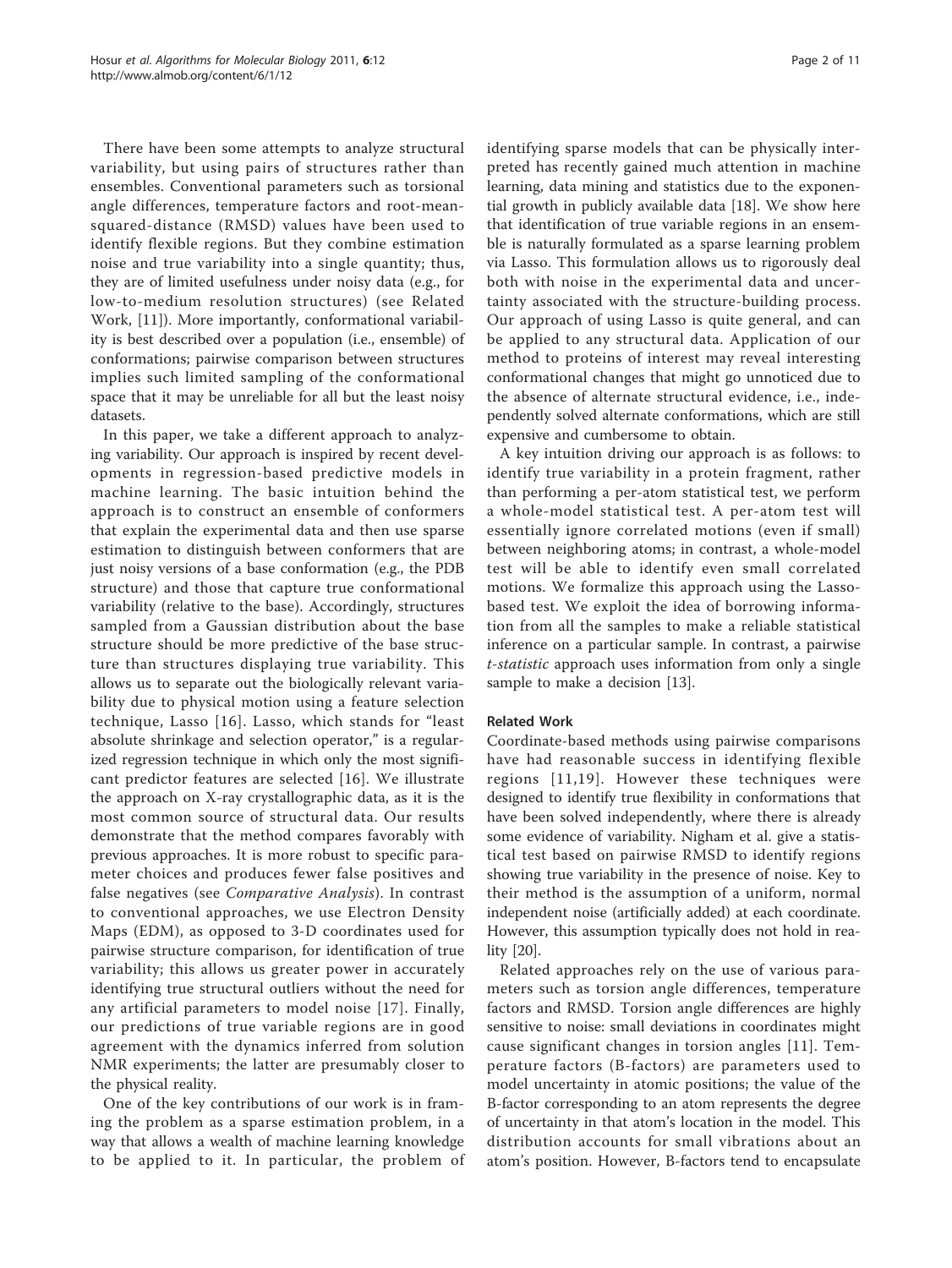<span id="page-3-0"></span>in one value the conformational variability, as well as ambiguities related to inadequacies in data (e.g., related to crystal imperfections, errors in measurement of intensities). This problem is aggravated at medium-to-low resolutions ( $> 1.5\AA$ ). At such resolutions, B-factors act as "error-sinks," absorbing any errors (not necessarily related to protein motion) in the optimization and model building process [\[17](#page-10-0)].

A number of methods have been proposed to model multiple conformations that might give rise to X-ray crystallographic data from a single crystal [[7,9](#page-10-0),[10](#page-10-0),[12\]](#page-10-0). Although independently optimized multi-conformer representations prove to be a very attractive solution, interpretation of what the ensemble represents is a gray area [\[9](#page-10-0),[12\]](#page-10-0). Knight et al. (2008) give a simple residuelevel heuristic test based on the variance in the ensemble to identify true variability. However, there is no consensus method to identify true structural variability, and the interpretation of such ensembles is still the subject of debate [[9,12\]](#page-10-0).

# Results

Our method consists of two steps (Figure 1): a) construction of an ensemble representative of the observed data, and b) analysis of the variability in this ensemble using Lasso. The ensemble generation algorithm is independent of the classification of variability; the ensemble can be obtained from any other method. However, it is important to ensure that all the structures in the ensemble are of high-quality, and represent the data almost as well as the PDB structure (see Methods: Ensemble Construction). To formulate the classification problem using Lasso, we express the PDB structure as a linear combination of the members of the ensemble (each member is thus a feature). We fit the regression using EDMs obtained from the diffraction data and 3-D coordinates of individual members. Members of the ensemble that are noisy versions of the PDB structure, and hence more correlated with it, will be selected in this regression. The remaining structures are classified as truly variable (see Methods: Analysis of variability and Electron Density Map).

#### Synthetic Data

Our algorithm successfully models variability in a simulated crystal having two conformations, one the PDB structure (*conformer 1*) and the other constructed computationally (conformer 2) (Figure [2A](#page-4-0); green and gray;  $RMSD = 0.989$  Å). The second conformer was constructed using ChainTweak [[21](#page-10-0)]; we randomly selected a conformation from a set of 100. Side chains were built using RAPPER and all atoms were assigned a B-factor of 30  $\AA^2$ . Synthetic diffraction data were computed by averaging the simulated structure factors of the two



conformers using the experimental resolution cutoffs [[12,22\]](#page-10-0).

Starting from an EDM of the simulated crystal, our algorithm generates structures similar to both the original structures (Figure [2A, B\)](#page-4-0). Of the 13 structures output by the algorithm, 4 structures were non-redundant; remaining structures were almost identical to these 4 structures. Lasso regression on these 4 structures shows that the ensemble correctly identifies the heterogeneity in the original data; 2 structures have coefficients  $\omega \approx 0$  with regression done with EDM of *conformer 1* (as per a *t-test*; colored blue in Figure [2A\)](#page-4-0), corresponding to structures with true variability (see Methods: Electron Density Map). Moreover, the same conformations had statistically significant coefficients ( $\omega > 0$ ) in the regression with the EDM of *conformer 2*. Indeed, these conformations are closer to *conformer* 2 (RMSDs =  $0.298$ ,  $0.128$  Å) than the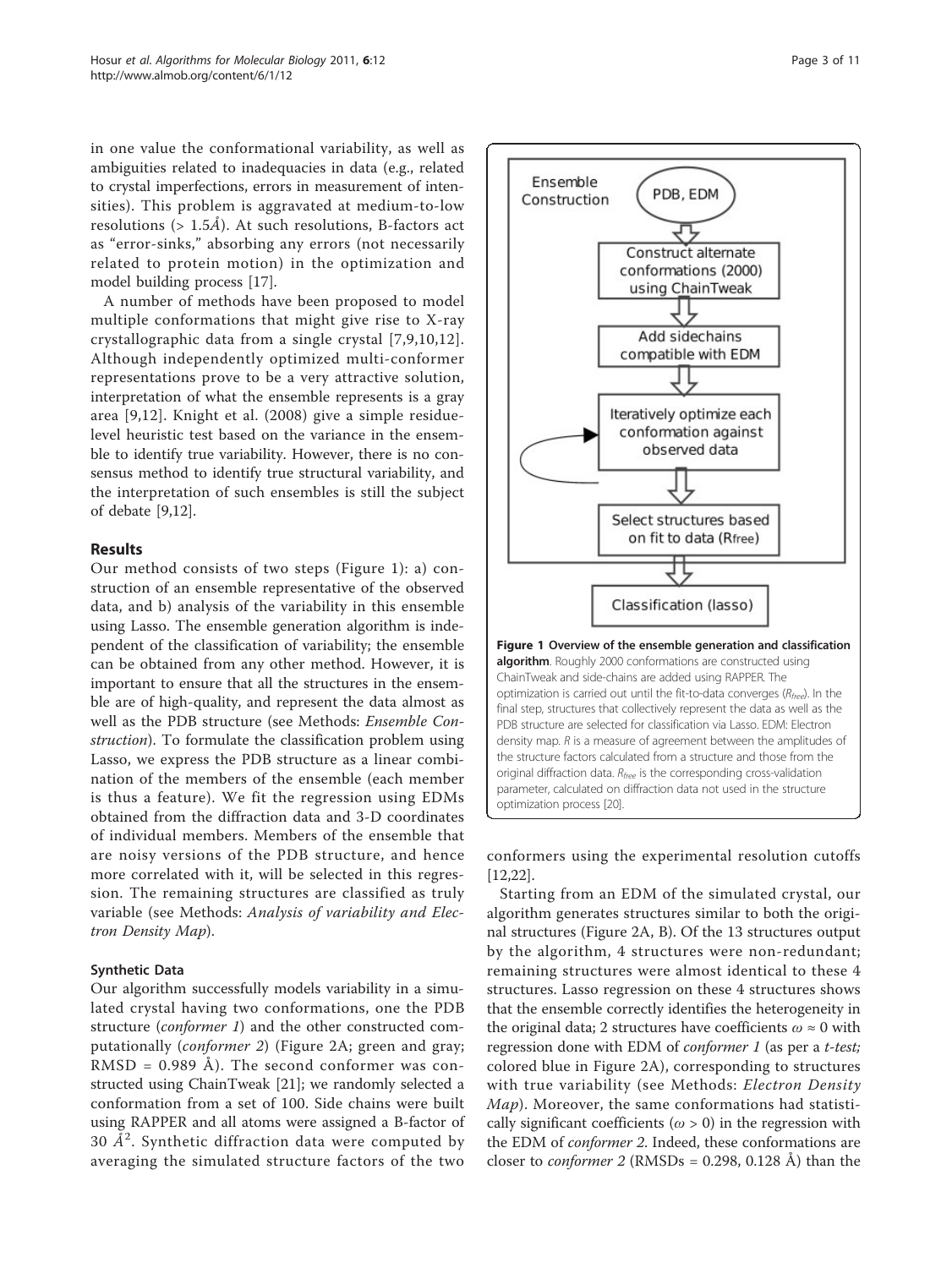<span id="page-4-0"></span>

conformations classified as non-variable (RMSDs = 0.456,  $0.765$  Å). The algorithm thus appears to recover the heterogeneity in the data (Figure 2B).

#### Performance analysis

Our method is robust and consistent (Figure 3A, B). The consistency and accuracy of our method depends on the extent of correlation between the features (see Methods: Analysis of variability). Correlation between structures that are truly variable and ones variable due to noise, will result in different regularization penalties  $(\lambda)$  selecting very different structures, leading to highly variable regression weights [[23](#page-10-0),[24\]](#page-11-0). Our simulations indicate that the features (i.e. conformations in the ensemble) are uncorrelated to a large extent (Figure 3A), indicated by the overall smooth trends for ω as we increase the regularization penalty  $λ$ . Increasing  $\lambda$  shrinks the individual weights of the features towards

zero, thereby decreasing the ratio  $|\omega|_1/max|\omega|_1$ . We believe the overall smoothness of the regularization path may be due to the efficiency of the sampling algorithm-ChainTweak, which constructs highly diverse and uncorrelated conformations. In our simulations we find that, of the four structures in the ensemble, only one structure (red) is dominant for all regularization penalties. A second structure (red) is selected only at low  $\lambda$ 's (< 50; Figure 3A).

We find that our overall classifications are quite robust to the size of optimized grid region 'G' (see Methods: Electron Density Map). The average weight of a structure, calculated by averaging over all fragments, is consistent across varying fragment and window sizes; structures represented in red do indeed have the highest average weights and those in blue, negligible average weights (Figure 3B). One could vary 'G' in two ways: by

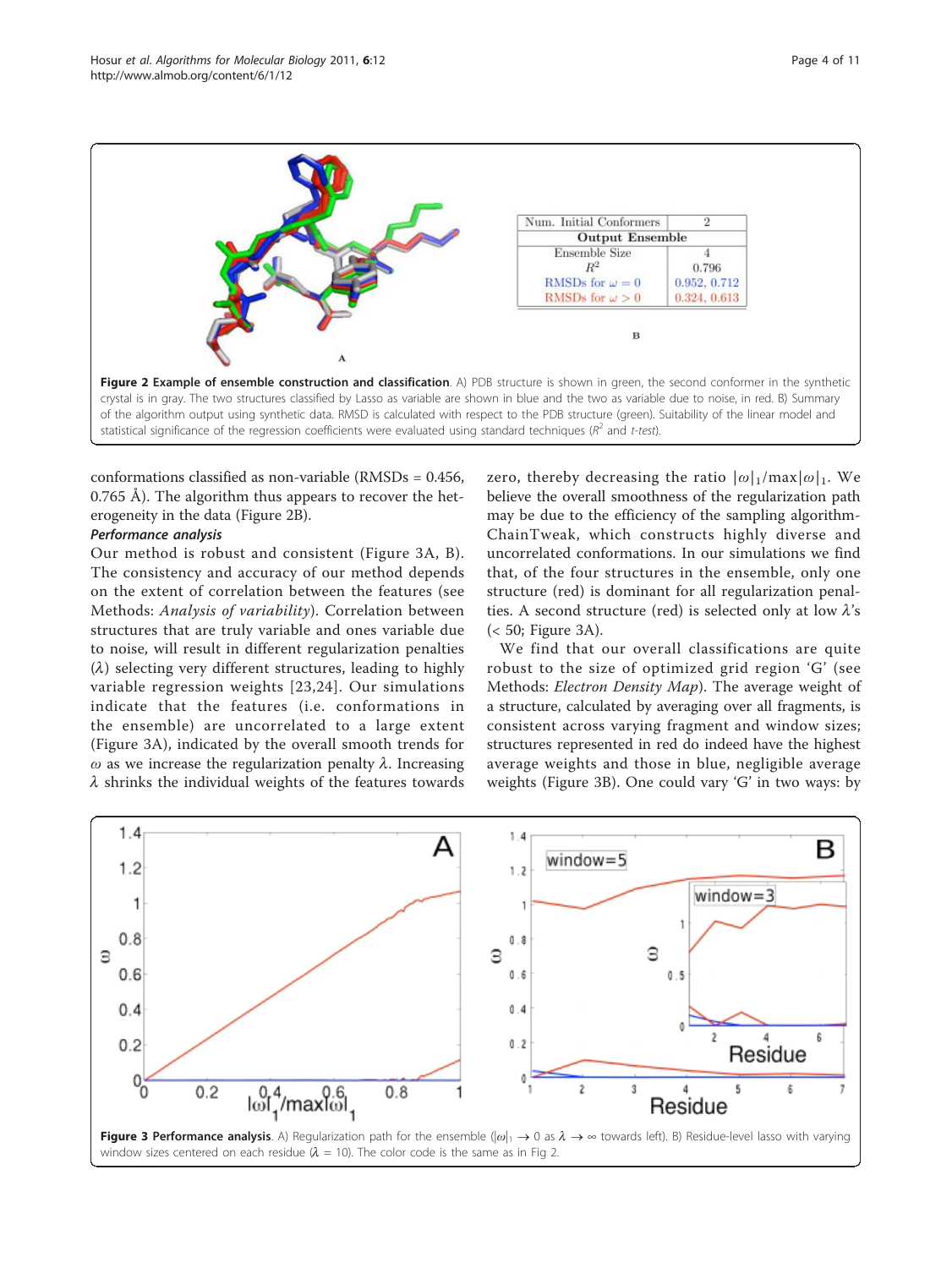splitting the chain into separate fragments and carrying out Lasso on each one, or by sliding a window centered around each residue and optimizing over each window. Our results on the fragment-based approach are identical to Figure [3B;](#page-4-0) we used fragment sizes of 1,2,4 and 8 (data not shown). For the second approach, we used sliding windows of sizes 3 and 5 centered on each residue (Figure [3B\)](#page-4-0), and optimized over the bounding box enclosing the residues in the window.

# Comparative analysis

Lasso compares favorably to other methods in identifying true flexibility. The pairwise comparison method of Nigham et al. (Pflex) is sensitive to the standard deviation of added noise  $(\sigma)$ . Pflex computes a flexibility measure, 'f', for each residue based on RMSD,  $\sigma$  and a threshold p-value. A lower f implies higher flexibility. We used the values suggested by Nigham et al. for  $\sigma$  $(0.1 < \sigma < 0.2)$  and the threshold p-value (= 0.0001). Pflex tends to easily classify structures as variable at low levels of added noise ( $\sigma$  = 0.1, Figure 4A); three of the

four structures in the ensemble are classified as variable. At higher noise levels it fails to classify any structure as truly variable, leading to false negatives; f remains at 8 for all residues for all structures in the ensemble ( $\sigma$  = 0.2, Figure 4A Inset). While B-factors can correctly identify the regions of high variability, they fail to distinguish between noise and true variability, as evidenced by the similar profiles (Figure 4B). RMSD (best-fit) provides some indication of the true variability, but the interpretation may be sensitive to noise levels. The extent of the initial variability in the crystal, represented by each structure in the ensemble can be analyzed by looking at normalized RMSD: RMSD from the PDB structure normalized by the RMSD of conformer 2 (from the PDB structure). A higher normalized RMSD implies the structure is closer to *conformer 2*, and a lower score implies it is closer to the PDB structure (Figure 4C). However, it is not clear what RMSD cutoff one should use in the presence of noise to robustly classify a structure as variable.

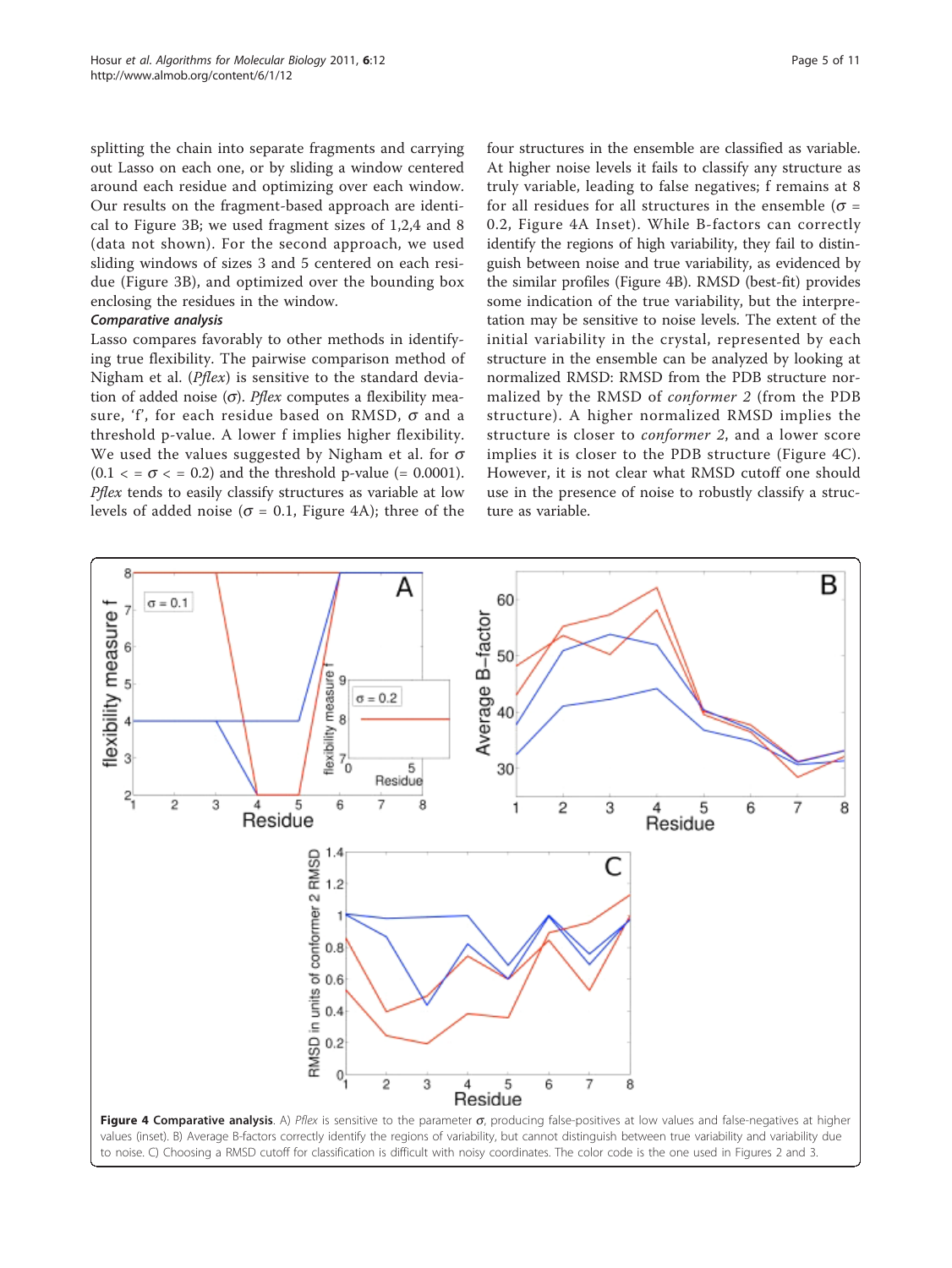#### Real Data

Our algorithm performs well on experimental diffraction data from 5 crystal structures across a range of resolutions (Table 1). We evaluated our models by comparing them with the best available single-conformer model (i.e., PDB). Analysis of data fits and variability amongst the models emphasizes the advantages of representing the data using multiple conformers. Even when our ensemble contains models differing by  $\sim$ 1 Å, we get an equivalent/improved fit to data: *Rens free* is lower than or equal to the PDB  $R_{free}$ . Our average improvements in  $R_{free}$  are competitive with other approaches that construct multiple-conformer representations [\[7,9,12\]](#page-10-0).

Tests on real data show that multi-conformer models add the most value at low resolutions; at high resolutions  $\left($  < 1.5Å) the ensemble is not able to significantly improve upon the fit-to-data (Table 1 PDB  $R_{\text{free}} \leq R_{\text{free}}^{\text{ens}}$ ). It is possible that the truly variable conformers themselves cluster into a small number of sets. This may be especially true for PDB structures 3di9 and 1ew4, where the greater number of observations might have a bearing on the larger size of the ensemble. Moreover, for low resolutions, it is interesting to note that most of the variability observed is due to noise - less than 8 alternate conformers are truly variable in most cases. This re-confirms the importance of analyzing the basis of variability, particularly in multi-conformer representations of low resolution data. Our method is suited for this analysis as the structures are selected robustly and the resulting sparsity can be physically interpreted.

We observe that Lasso can classify variability effectively for most cases; structures classified as variable

Table 1 Summary of the models obtained using real diffraction data

| PDB id                | 1ew4              | 1q4r               | 3di9               | 9ilb               | 1a3s               |
|-----------------------|-------------------|--------------------|--------------------|--------------------|--------------------|
| Resolution(Å)         | 1.4               | 1.9                | 2.0                | 2.3                | 2.8                |
| No. Of<br>reflections | 22183             | 7578               | 22017              | 9535               | 5605               |
| PDB R                 | 0.206             | 0.187              | 0.244              | 0.156              | 0.176              |
| $PDB R_{free}$        | 0.229             | 0.245              | 0.264              | 0.193              | 0.236              |
| $R_{free}^{ens}$      | 0.228             | 0.216              | 0.237              | 0.193              | 0.240              |
| Ensemble Size         | 77                | 4                  | 40                 | 5                  | 11                 |
| RMSD (Å)              | $0.792 -$<br>1.13 | $0.678 -$<br>0.859 | $0.728 -$<br>1.085 | $0.805 -$<br>1.413 | $0.826 -$<br>1.238 |

PDB R and  $R_{free}$  are calculated after 6 iterations of optimization in PHENIX [\[25](#page-11-0)]. These may differ from published values. "No. of reflections" gives the total number of experimental observations (i.e. intensity measurements). *Rens free*

measures the collective ability of the ensemble to represent the data. *Rens free* is calculated in the same way as  $R_{free}$ , except that amplitudes of structure factors averaged over the ensemble are used to calculate the residual [\[7\]](#page-10-0). Small RMSD ranges observed for the ensemble highlight the challenges of identifying true variability in real data.

appear to differ more than those classified as non-variable (Figure [5A, B](#page-7-0)). Since we use an iterative method to solve the regression problem, interpretation of variability in the ensemble can be further analyzed by looking at the solution trajectory for Lasso ( $\omega$  vs. Lasso iteration; Figure [5C\)](#page-7-0). The trajectory can help give a qualitative picture of the landscape near the native conformation: structures whose coefficients go to zero faster are farther away from the native structure.

We then asked the question: "is there any biological insight from the ensemble that can help us in understanding protein function ?" To this end, our results on the crystal structure of the human ubiquitin-conjugating enzyme (Ubc9, pdbid: 1a3s) give some interesting anecdotal evidence [\[26](#page-11-0)]. Using a window-size of 5 centered on each residue, we applied Lasso to identify the most variable regions for 1a3s (11 structures; Figure [6A\)](#page-8-0). Four fragments turn out to be highly variable: the N-terminal helix (6-20), 30-40, 115-120 and C-terminus residues 135-145. This is in good agreement with NMR experiments, which reveal that Leu6, Ala10, Arg13, Arg17, Leu38, Leu119, Gln126, Asp127, Ala129, Glu132, Ile136 and Asn140 are amongst the most flexible residues in an otherwise rigid structure [\[27](#page-11-0),[28](#page-11-0)]. These residues overlap with our predictions of the true variable regions (Figure [6A\)](#page-8-0). Our method is thus able to identify physically relevant variabilities.

Additionally, it is known that the N-terminus is important for Ubc9's specificity for SUMO rather than ubiquitin [[27,28\]](#page-11-0). However, the molecular mechanisms responsible for substrate identification and interaction are not well understood [[29\]](#page-11-0). Tatham et al. (2003) conducted site-directed mutagenesis experiments on Ubc9 to discover that mutations R13A/K14A and R17A/K18A disrupted Ubc9's interaction with SUMO-1. More recently, through a crystal structure of the Ubc9- SUMO-1 complex, R13 and R17 have been observed to be involved in key non-covalent interactions with SUMO-1 [\[30](#page-11-0)]. A closer look at the heterogeneity modeled by our method suggests two possible conformational states for R13 (Figure [6B](#page-8-0)). Proximity of the two arginines at positions 13 and 17 indicate that such conformational changes might influence the binding interface with an E1-ubiquitin conjugate [[28,30\]](#page-11-0). Finally, we looked at the dynamics captured by the ensemble near the active site for substrate recognition Cys93. We find that Gln126 and Asp127 have been modeled in multiple conformations by our algorithm (Figure [6C\)](#page-8-0). Interestingly, these residues have been shown to be highly flexible and possibly important for substrate recognition through mutagenesis experiments [[31\]](#page-11-0). Further detailed analysis in light of our results could give some insight into the molecular mechanisms underlying such specific interactions.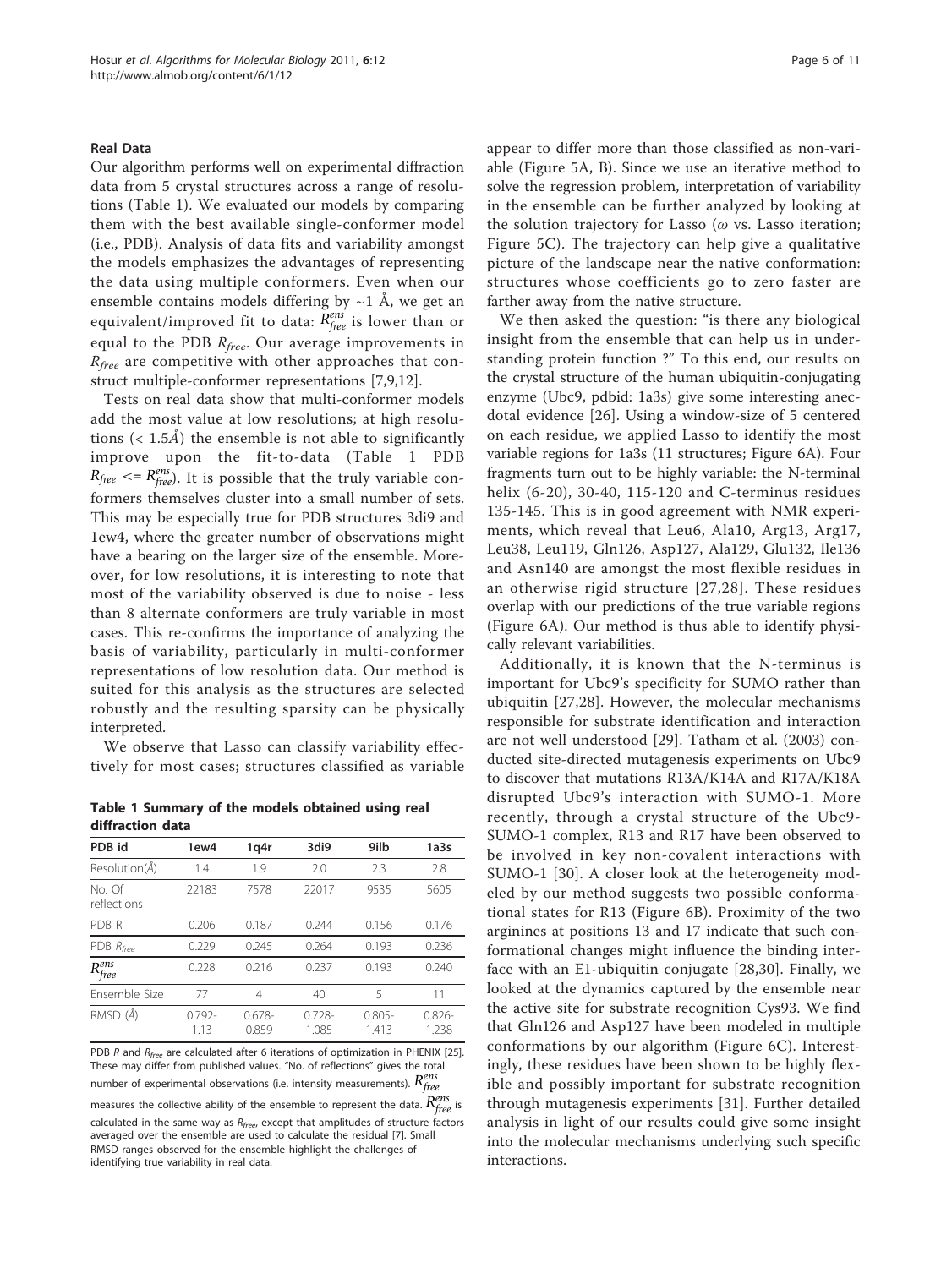<span id="page-7-0"></span>

# Conclusions

We have introduced a novel technique for analyzing conformational changes that may be present in a real protein crystal. Our method first constructs a high-quality, diverse ensemble of structures respresentative of the crystallographic data. We then use a sparse estimation algorithm (Lasso) to distinguish structures that are genuinely variable from those that appear variable due to noise.

Unlike previous approaches, our method involves the estimation of variability by operating in the EDM space rather than in the 3-D coordinate space. This allows us to avoid the errors that are implicitly introduced in inferring the 3-D coordinates from the EDM. In particular, our method is able to effectively deal with correlated motions, without assuming independent and identically distributed (i.i.d) noise - a key assumption in earlier approaches [\[11](#page-10-0)]. Tests on real data show that the algorithm is able to capture physically relevant conformational changes, even for low resolution structures where the amount of noise is significant. Another advantage of operating in EDM-space is that our current technique is independent of any structure inference packages, and can be integrated to improve structure inference at an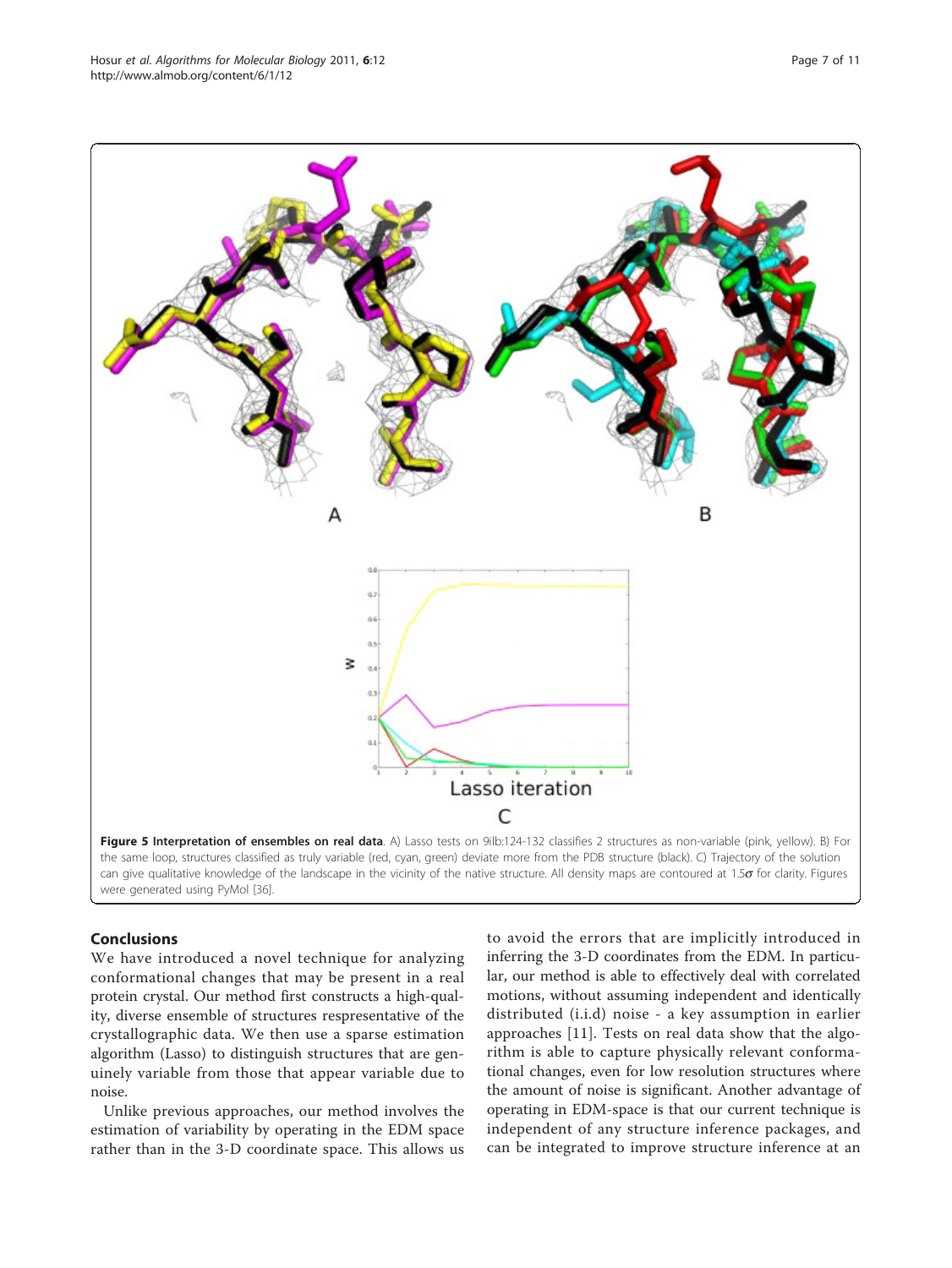<span id="page-8-0"></span>

interest: 6-15, 30-40, 115-120 and135-142. B) The N-terminal region (12-20) of 1a3s. Multiple rotamers of R13 (left, red) might affect the interaction surface consisting of R18 (red), K14 and K18 (yellow), thus influencing Ubc9's N-terminus specificity. C) Variability around the catalytic site Cys93 (yellow). Residues Gln126 (brown) and Asp127 (green) have been identified through mutagenesis experiments as critical for Ubc9's interaction with a substrate. The black structure represents PDB coordinates.

earlier stage in the structure-building process (e.g., from an initial experimental EDM). We believe that this approach is particularly useful in inferring/analyzing low-resolution structures. A common criticism of ensemble modeling approaches at low-resolutions is that they over-fit the data [[9,12\]](#page-10-0). In contrast, our use of Lasso enables us to identify and discard structures that are variable only due to noise, permitting simultaneous optimization of the ensemble against the data without significant over-fitting risk. This, in turn, should improve automated structure determination at low resolutions where ambiguous EDMs often lead to errorprone single conformer models [[9](#page-10-0),[12](#page-10-0)].

A key contribution of this paper is the Lasso-based statistical test to distinguish variability due to noise from that due to true heterogeneity. We believe that the general approach we have introduced - to evaluate noise using the entire ensemble, rather than on a per-atom pairwise basis - may be of value in other ensemble based analyses also. Lasso's performance as a statistical test here could be further improved by using kernelbased algorithms that can effectively deal with correlations and non-linear generative models [[32\]](#page-11-0).

Correctly estimating the true variability in a protein's structure is crucial. Our results indicate that the magnitude of variations within the ensemble could give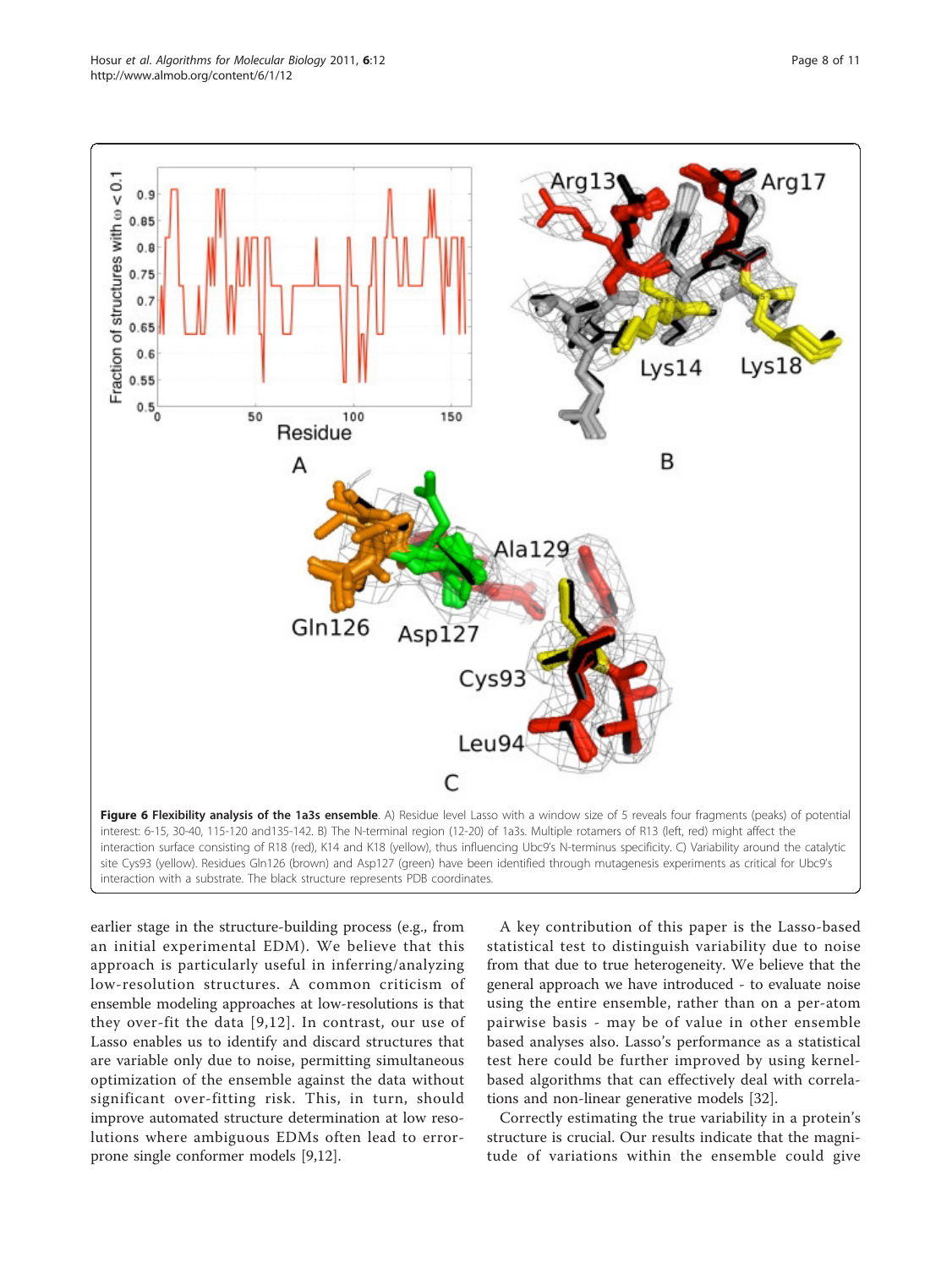misleading results for structural analysis, especially with single conformer models. Furthermore, true, localized variability could have a significant impact on solvent accessibilities, secondary structure prediction, estimation of electrostatic and potential energies, and template-based homology modeling techniques [\[8](#page-10-0)]. Accurate estimate of these quantities, in turn, is crucial to understanding the biochemical and functional characteristics of a protein.

# Methods

# Ensemble Construction

To obtain a diverse, high-quality ensemble representing the X-ray diffraction data, we seed a single-conformer maximum likelihood optimization procedure (e.g., PHE-NIX) with a diverse set of conformations [[25](#page-11-0)]. We assume that realistic conformations explaining the crystallographic data will be within a limited RMSD distance of the published PDB structure; this follows similar assumptions in previous work [[7](#page-10-0),[10](#page-10-0)]. However, hinge motion, if present in a single crystal specimen, can also be detected by sampling in a larger conformational space around the PDB structure. Starting from the backbone coordinates in the PDB, we construct alternate backbone conformations within 2Å RMSD using ChainTweak, a state-of-the-art inverse-kinematics based neighborhood-sampling algorithm [[21](#page-10-0)]. ChainTweak can, in principle, exhaustively sample from the neighborhood of a conformation; leading to a highly variable and diverse ensemble. For each backbone, we assign side-chains using RAPPER [\[7](#page-10-0)], based on their fit to the Electron Density Map (EDM). We tried sampling from higher RMSD neighborhoods around the PDB structure, but RAPPER often fails to find a rotamer-assignment compatible with the EDM for conformations greater than 2Å RMSD from the PDB backbone. The final ensemble is obtained by subsequent optimization using PHENIX and filtering based on fit-to-data, measured using a cross-validation parameter  $R_{free}$ ; lower  $R_{free}$ implies better fit-to-data. The final ensemble consists of structures that are of high quality and collectively represent the data, as well as the PDB structure (Figure [1](#page-3-0)).

# Analysis of Variability using Lasso

Given an ensemble of conformations, our goal in this section is to identify the subset of conformations whose variation from a given base conformation is most likely due to only noise in the experimental data. The remaining conformations can then be interpreted as demonstrating true variability compared to the base conformation. The choice of a base conformation here is arbitrary; a natural choice for it is the PDB structure, since one is often interested in conformational variability not captured by the published PDB structure. To achieve this goal, we formulate a Lasso regression

problem: we express the base conformation as a linear combination of the ensemble members (each such conformation is thus a feature); we use experimental data (i.e. diffraction data) to fit this regression. As part of the Lasso framework for feature selection, we assign (unknown) weights to each feature. The key strength of Lasso is that it is likely to make the weights for irrelevant features exactly zero, clearly identifying them. The intuition here is that structures sampled from a Gaussian distribution (i.e. modeled by B-factors) about the PDB structure should be more predictive of the PDB structure than structures displaying true variability. The former structures will be assigned a non-zero weight during Lasso and can then be classified as not displaying true structural variability, since they are adequately represented by the PDB structure and do not represent biologically relevant long time-scale motion.

Lasso regression is often an effective technique for shrinkage and feature selection in cases where feature selection must be performed with noisy, limited data [[16](#page-10-0),[32](#page-11-0),[33\]](#page-11-0). The loss function of Lasso regression is defined as:

$$
L = \sum_{i} \left( y_i - \sum_{p} \beta_p x_{ip} \right)^2 + \lambda \sum_{p} ||\beta_p||_1 \tag{1}
$$

where  $x_{ip}$  denotes the pth predictor (feature) in the *i*th data point,  $y_i$  denotes the value of the response for this data point, and  $\beta_p$  denotes the regression coefficient of the pth feature. The  $l_1$  regularizer leads to a sparse solution in the feature space, which means that regression coefficients for the most irrelevant and redundant features shrink to zero. Interestingly, recent theoretical work recovers Lasso as a formulation of a linear robust regression problem under feature-wise uncorrelated and norm-bounded noise [[33](#page-11-0)]. The authors suggest that such problems are of interest when values of the features are obtained with noisy pre-processing steps, and the magnitudes of such noises are bounded.

We exploit this parallel in our formulation, where we compute each feature (i.e. each structure in the ensemble) by optimizing against the observed data. The PDB structure is the observed quantity, and the individually optimized structures in the ensemble are our noisy predictor features. A sparse solution in the  $\beta$  space will then represent structures which are variable due to noise ( $\beta_p > 0$ ), thus decomposing the variability observed in the ensemble. To get the regularization penalty  $\lambda$ , we follow suggestions based on other applications of Lasso and use cross-validation [[16,](#page-10-0)[24](#page-11-0)].

#### Electron Density Map

Lasso regression can be performed either in the coordinate space or the electron density space (EDM). In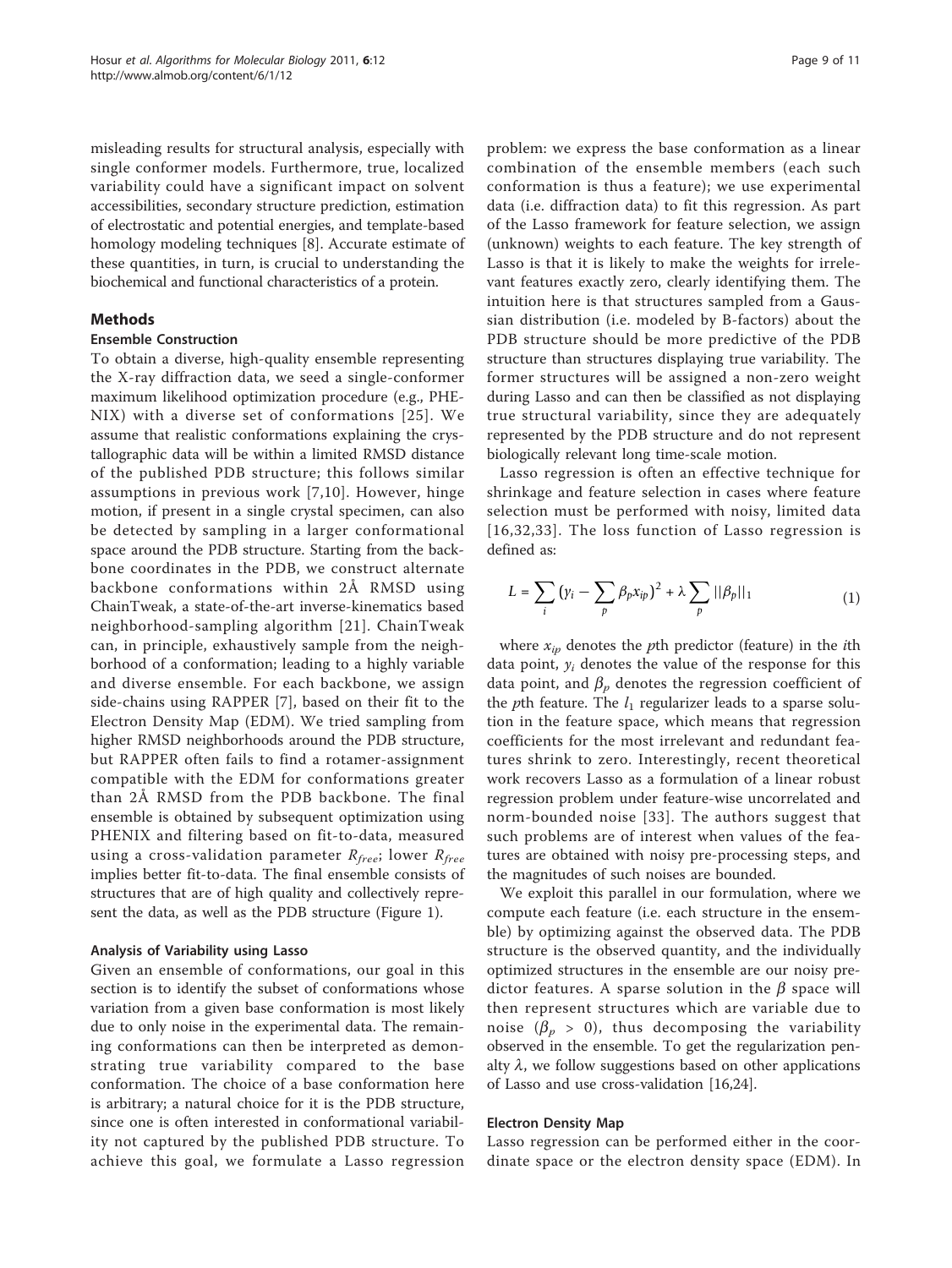<span id="page-10-0"></span>contrast to previous approaches, which use coordinate based methods for pairwise structure comparison, we have designed the test using EDMs, since the former cannot distinguish between model errors and genuine structural outliers [17]. EDMs are obtained by taking an inverse-fourier transform of the observed diffraction data, which are appropriately scaled using B-factors [22]. Another advantage of using an EDM is that it directly includes the B-factors of the models, and hence can also inherently deal with isotropic or anisotropic B-factors. This circumvents the problem of estimating actual uncertainty from B-factors, which is often a challenge for coordinate based methods. The simple regression test quantifies the relevance of each structure in the ensemble to the Gaussian distribution around the PDB (as given by the B-factors).

As part of our Lasso formulation, we assume as the observed variable, the EDM computed from the PDB structure. The predictor variables, or features, are EDMs of structures in the ensemble. The electron density at a point 'g' on a grid describing the observed EDM  $(\rho_{\rm PDB}^{\rm g})$ , is then modeled as a linear combination of electron densities at the point 'g' of the predictor EDMs  $(\rho_i^g)$ . We assume that the observed electron density is noisy with respect to our generative model and model this using a normally distributed noise component  $\varepsilon_{\varrho}$ . We then minimize the Lasso loss function:

$$
\rho_{\rm PDB}^g = \sum_i \omega_i \rho_i^g + \varepsilon_g \tag{2}
$$

$$
min \sum_{g \in G} (\rho_{PDG}^g - \sum_i \omega_i \rho_i^g)^2 + \lambda \sum_i \omega_i \tag{3}
$$

Here,  $\omega_i$  are the regression coefficients. The structures for which  $\omega_i$  approaches zero are the ones most irrelevant compared to the PDB, and hence exhibit true variability. To optimize over a fragment (e.g., one residue), 'g' is restricted to the bounding box for the fragment.

All EDMs are constructed using Clipper [[34\]](#page-11-0), and are described on the same unit cell with the same symmetry as that of the PDB structure. The optimization was carried out using the non-linear optimization library IPOPT, which uses an interior point method, combined with an efficient line-search procedure, to minimize the non-linear objective function [[35\]](#page-11-0).

#### Acknowledgements

The authors thank Dr C. Stultz and Dr M.V. Hosur for insightful discussions. This publication was made possible by Grant Number 1R01GM081871 from the National Institute of General Medical Sciences. Its contents are solely the responsibility of the authors and do not necessarily represent the official views of the NIH or NIGMS.

#### Author details

<sup>1</sup>Computer Science and Artificial Intelligence Laboratory, MIT, Cambridge, MA, USA. <sup>2</sup>Dept. of Mathematics, MIT, Cambridge, MA, USA. <sup>3</sup>Dept. of Materials Science and Eng., MIT, Cambridge, MA, USA.

#### Authors' contributions

RS, RH and BB identified the problem. RH implemented the algorithms and collected data. RH, RS and BB analyzed the data and wrote the paper. All the authors have read and approved the final manuscript.

#### Competing interests

The authors declare that they have no competing interests.

#### Received: 14 October 2010 Accepted: 19 April 2011 Published: 19 April 2011

#### References

- 1. Bourne P, Weissig H: Structural Bioinformatics Wiley-Liss, Inc., NJ; 2003.<br>2. Lensen L: **Befinement and reliability of macromolecular models has**
- Jensen L: [Refinement and reliability of macromolecular models based on](http://www.ncbi.nlm.nih.gov/pubmed/18488317?dopt=Abstract) [X-ray diffraction data.](http://www.ncbi.nlm.nih.gov/pubmed/18488317?dopt=Abstract) Methods in Enzymology 1997, 277:353-366.
- 3. Ringe G, Petsko G: [Study of protein dynamics by X-ray diffraction.](http://www.ncbi.nlm.nih.gov/pubmed/3773767?dopt=Abstract) Methods in Enzymology 1986, 131:389-433.
- 4. Volkman B, Lipson D, Wemmer D, Kern D: [Two state allosteric behaviour](http://www.ncbi.nlm.nih.gov/pubmed/11264542?dopt=Abstract) [in a single domain signalling protein.](http://www.ncbi.nlm.nih.gov/pubmed/11264542?dopt=Abstract) Science 2001, 291:2429-2433.
- 5. Eissenmesser E, Millet O, Labeikovsky W, Korzhnev D, Wolf-Watz M, Bosco D, Skalicky J, Kay L, Kern D: [Intrinsic dynamics of an enzyme underlies](http://www.ncbi.nlm.nih.gov/pubmed/16267559?dopt=Abstract) [catalysis.](http://www.ncbi.nlm.nih.gov/pubmed/16267559?dopt=Abstract) Nature 2005, 438:117-121.
- 6. Koshland D: [Conformational changes: How small is big enough?](http://www.ncbi.nlm.nih.gov/pubmed/9771734?dopt=Abstract) Nature Medicine 1998, 4:1112-1114.
- 7. DePristo M, de Bakker P, Blundell T: [Heterogeneity and Inaccuracy in](http://www.ncbi.nlm.nih.gov/pubmed/15130475?dopt=Abstract) [Protein Structures Solved by X-ray Crystallography.](http://www.ncbi.nlm.nih.gov/pubmed/15130475?dopt=Abstract) Structure 2004, 12:831-838.
- 8. Furnham N, Blundell T, DePristo M, Terwilliger T: Is one solution good enough. Nature Struct and Mol Biol 2006, 13(3):184-185.
- 9. Terwilliger T, Grosse-Kunstleve R, Afonine P, Adams P, Moriarty N, Zwart P, Read R, Turk D, Hung LW: Interpretation of ensembles created by multiple iterative rebuilding of macromolecular models. Acta Crystallographica (D) 2007, 63:597-610.
- 10. Knight J, Zhou Z, Gallichio E, Himmel D, Friesner R, Arnold E, Levy R: Exploring Structural variability in X-ray crystallographic models using protein local optimization by torsion angle sampling. Acta Crystallographica (D) 2008, 64:383-396.
- 11. Nigham A, Hsu D: [Protein conformational flexibility analysis with noisy](http://www.ncbi.nlm.nih.gov/pubmed/18652527?dopt=Abstract) [data.](http://www.ncbi.nlm.nih.gov/pubmed/18652527?dopt=Abstract) Journal of Computational Biology 2008, 15:813-828.
- 12. Bedem van den H, Dhanik A, Latombe J, Deacon A: Modeling discrete heterogeneity in X-ray diffraction data by fitting multi-conformers. Acta Cryst (D) 2009, D65:1107-1117.
- 13. Ji H, Liu S: Analyzing '[omics data using hierarchical models.](http://www.ncbi.nlm.nih.gov/pubmed/20379180?dopt=Abstract) Nature Biotechnology 2010, 28:337-340.
- 14. Shehu A, Kavraki L, Clementi C: [On the characterization of Protein Native](http://www.ncbi.nlm.nih.gov/pubmed/17158570?dopt=Abstract) [state ensembles.](http://www.ncbi.nlm.nih.gov/pubmed/17158570?dopt=Abstract) Biophysical Journal 2007, 92:1503-1511.
- 15. Gore S, Blundell T: Optimal side-chain packing in proteins and crystallographic refinement. J Appl Cryst 2008, 41:319-328.
- 16. Tibshirani R: Regression shrinkage and selection via the Lasso. Journal of the Royal Stat Soc Series B 1996, 58:267-288.
- 17. Kleywegt G: Validation of protein crystal structures. Acta Crystallographica (D) 2000, 56:249-265.
- 18. Hastie T, Tibshirani R, Friedman J: The Elements of Statistical Learning: Data Mining, Inference and Prediction New York: Springer Science+Business Media, LLC; 2009.
- 19. Gerstein M, Chothia C: [Analysis of protein loop closure: two types of](http://www.ncbi.nlm.nih.gov/pubmed/2067013?dopt=Abstract) [hinges produce one motion in lactate dehydrogenase.](http://www.ncbi.nlm.nih.gov/pubmed/2067013?dopt=Abstract) Journal of Molecular Biology 1991, 220:133-149.
- 20. Vitkup D, Ringe D, Karplus M, Petsko G: [Why Proteins R-factors are so](http://www.ncbi.nlm.nih.gov/pubmed/11835510?dopt=Abstract) [large: a self consistent analysis.](http://www.ncbi.nlm.nih.gov/pubmed/11835510?dopt=Abstract) Proteins 2002, 46:345-354.
- 21. Singh R, Berger B: ChainTweak: Sampling from the Neighbourhood of a Protein Conformation. Pacific Symposium on Biocomputing 2005, 52-63.
- 22. Drenth J: Principles of Protein X-ray Crystallography New York: Springer-Verlag; 1999.
- 23. Zhao P, Yu B: On Model Selection Consistency of Lasso. Journal of Machine Learning Research 2006, 7:2541-2563.